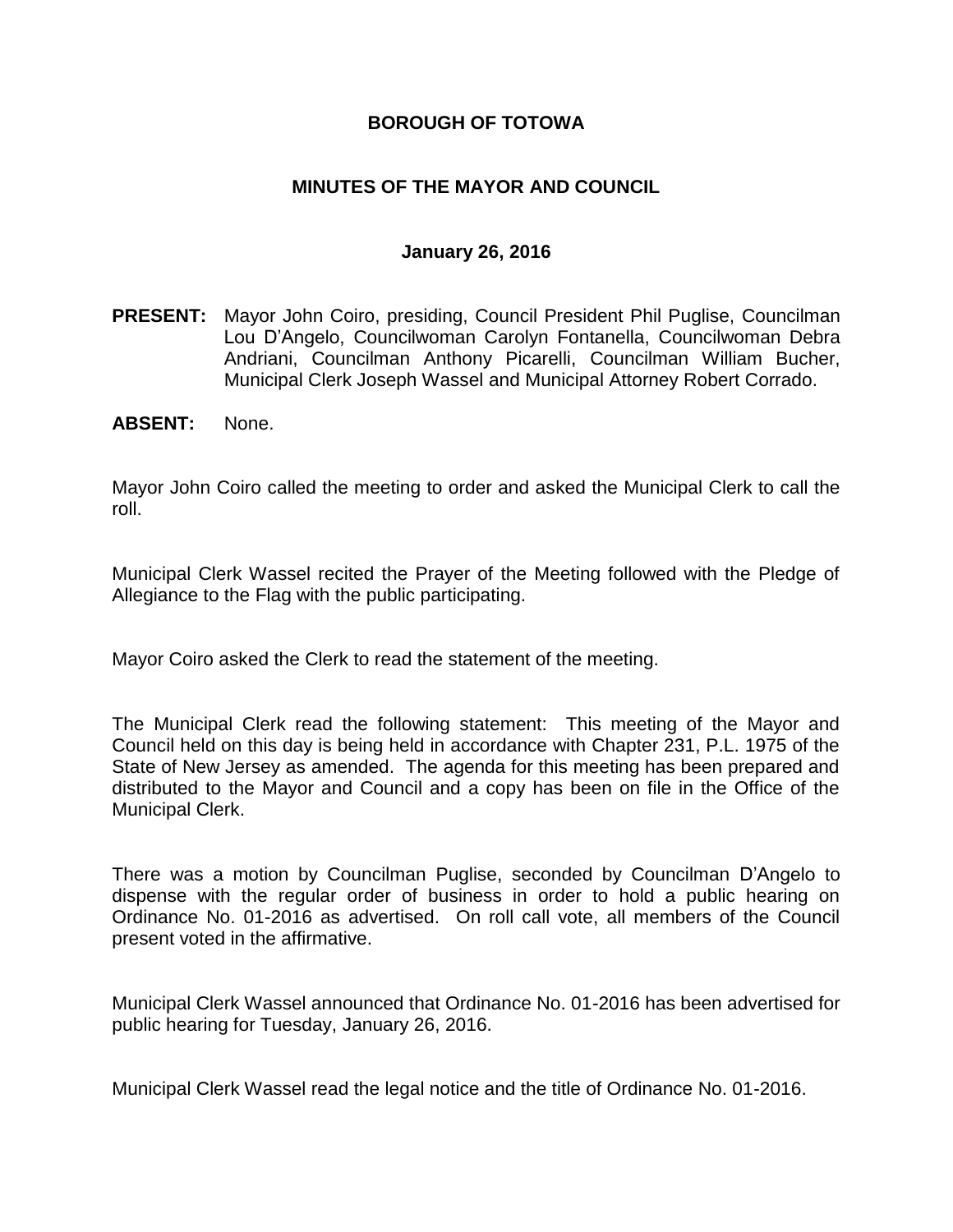There was a motion by Councilman Puglise, seconded by Councilman D'Angelo to open the public hearing. On roll call vote, all members of the Council present voted in the affirmative.

Mayor Coiro asked if any citizens wished to be heard on Ordinance No. 01-2016.

CITIZENS HEARD:

There were no citizens who wished to be heard.

There was a motion by Councilman Puglise, seconded by Councilman D'Angelo to close the public hearing. On roll call vote, all members of the Council present voted in the affirmative.

Municipal Clerk Wassel read Ordinance No. 01-2016 by title:

#### **ORDINANCE NO. 01-2016**

#### **AN ORDINANCE FIXING THE ANNUAL SALARIES AND WAGES OF THE OFFICIALS, EMPLOYEES AND THE APPOINTEES OF THE BOROUGH OF TOTOWA, COUNTY OF PASSAIC, STATE OF NEW JERSEY**

There was a motion by Councilman Puglise, seconded by Councilman D'Angelo to adopt Ordinance No. 01-2016 on second and final reading. On roll call vote, all members of the Council present voted in the affirmative.

There was a motion by Councilman Puglise, seconded by Councilman D'Angelo to revert to the regular order of business. On roll call vote, all members of the Council present voted in the affirmative.

Mayor Coiro asked if any members of the Council, the Municipal Clerk or the Municipal Attorney wished to address the Council.

Councilman Puglise: 1) Commended the DPW, Police, First Aid Squad and the residents for doing a good job with the handling of the blizzard this past weekend; 2)

Minutes 01/26/2016 **Page 2**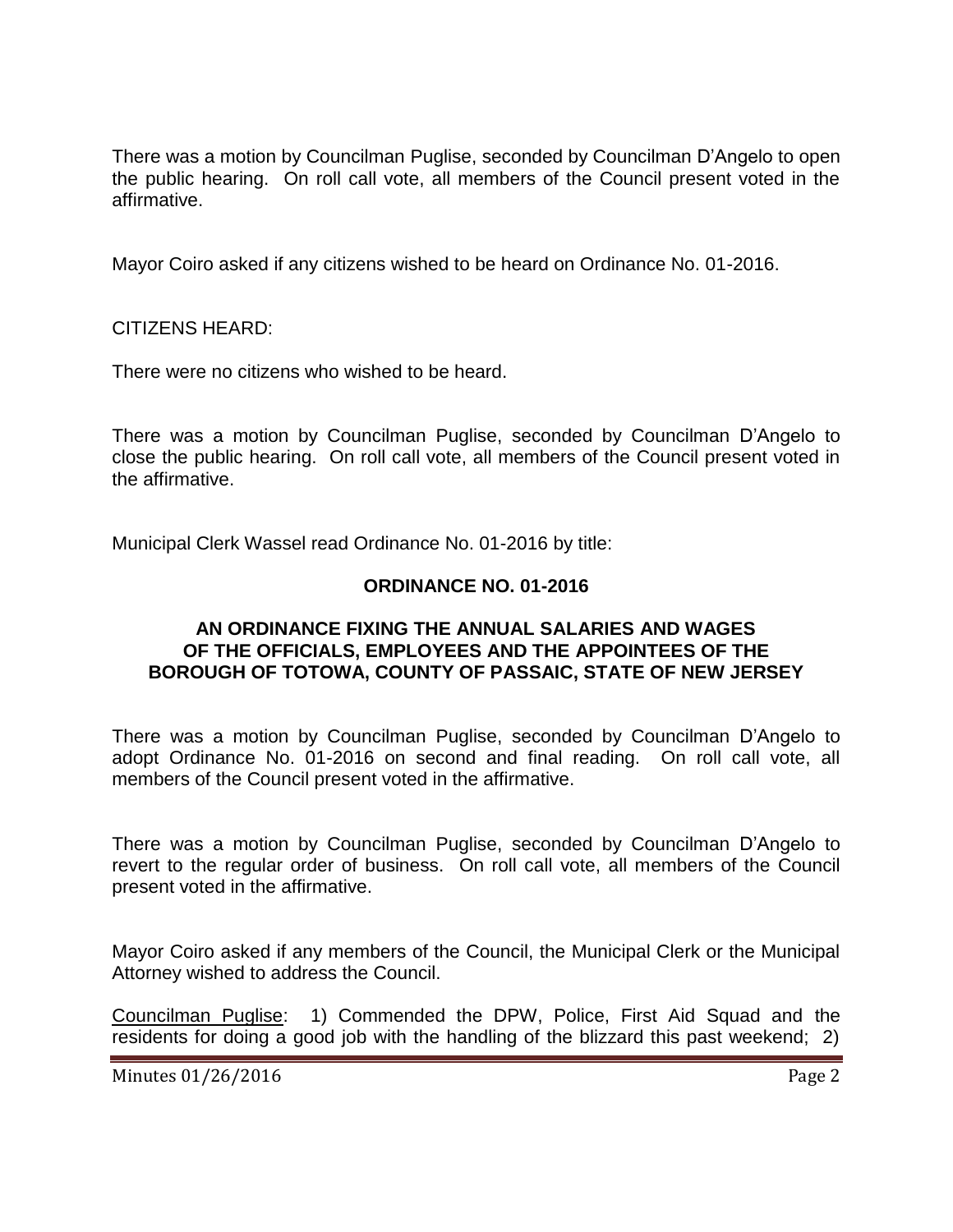Said that yesterday we had a major house fire on his block and said the Fire Department and Police Officers on the scene did a great job and got the woman out of the house safely. Mayor Coiro: Concurred.

Councilwoman Andriani: Announced that the Board of Recreation is sponsoring a Snow Tubing trip at Mountain Creek on February 13, 2016 with registrations being held at the Library on January 28<sup>th</sup> and February  $4^{th}$  from 6:30 – 7:30 p.m.

## CITIZENS HEARD:

Mike Mahometa, 269 Lincoln Avenue: 1) Agreed that the DPW did a great job with the snow storm; 2) Said that he is still concerned about some of the fire hydrants still being buried by the snow and asked if the Borough had an ordinance on requiring property owners to dig them out. Fire Marshall Allen Del Vecchio: Informed him that the Legislature is looking into adopting a law which would force property owners to dig out fire hydrants or pay a fine.

Joe Puglise, 229 Totowa Road: Said that he was at a meeting about a month ago to inquire about the fence on the corner of Totowa Road and Lewis Place and said that he still hasn't heard anything. Mayor Coiro: Advised him that our engineer did go there and speak to the homeowner and will prepare a report for the Council, at which point he will be informed.

There was a motion by Councilman Puglise, seconded by Councilman D'Angelo to approve the Minutes of the Mayor and Council for the meeting of January 12, 2016. On roll call vote, all members of the Council present voted in the affirmative.

#### COMMITTEE ON FINANCE:

There was a motion by Councilman Picarelli, seconded by Councilman D'Angelo to approve Resolution No. 2016-03 for the payment of bills. On roll call vote, all members of the Council present voted in the affirmative.

There was a motion by Councilman Picarelli, seconded by Councilman D'Angelo to adopt the following resolution authorizing the Treasurer to issue refunds to various property owners pursuant to State Tax Court judgments. On roll call vote, all members of the Council present voted in the affirmative.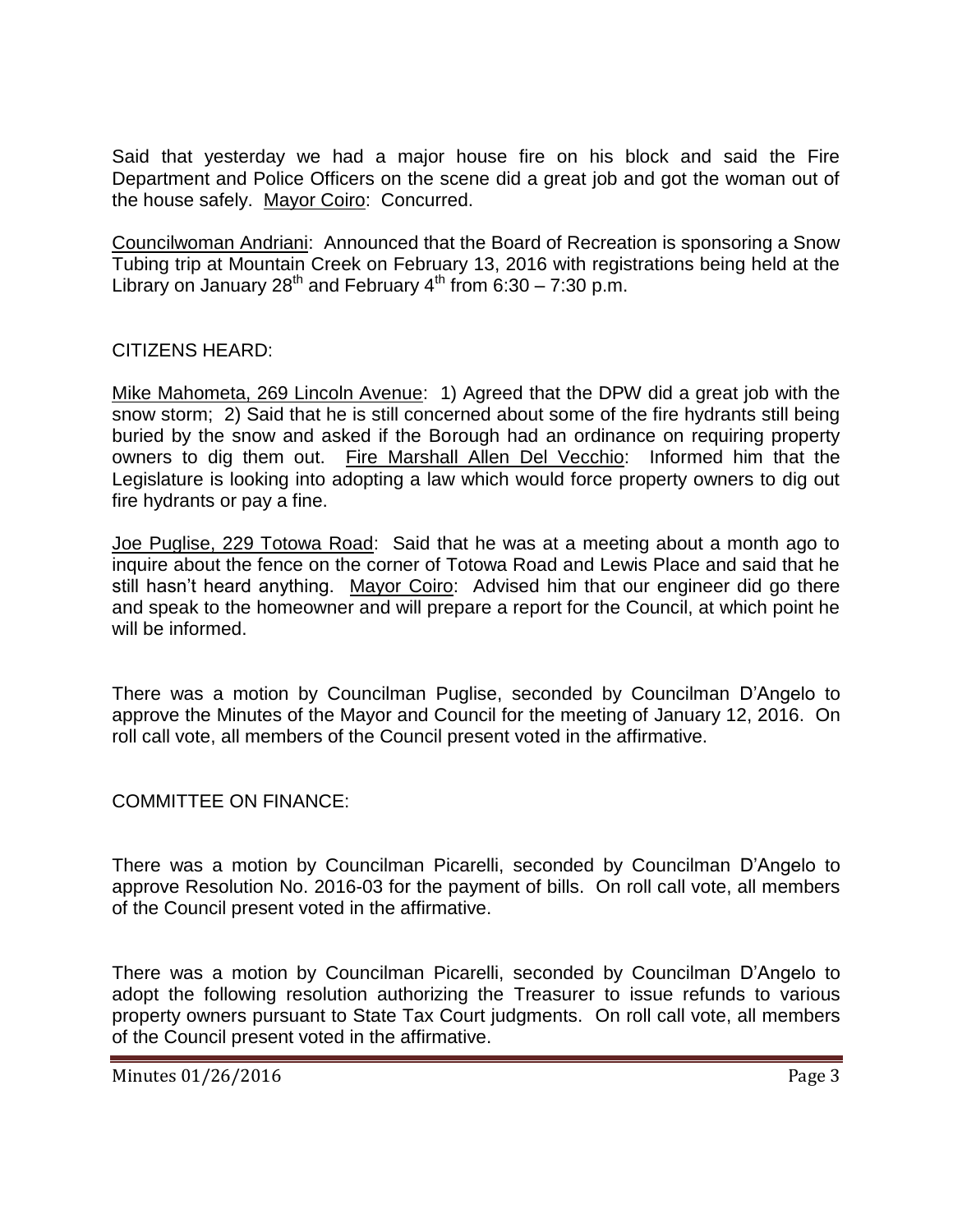### RESOLUTION

WHEREAS, there has been a State Tax Court Judgment to reduce the evaluation on the following.

NOW, THEREFORE, BE IT RESOLVED, that the Treasurer of the Borough of Totowa is authorized to refund these amounts.

| <b>Block</b> | Lot   | <b>Property/Owner</b>  | Payable to:             | <b>YEAR</b> | <b>FROM</b> | TO                 | <b>AMOUNT</b> |
|--------------|-------|------------------------|-------------------------|-------------|-------------|--------------------|---------------|
| 173          | 33.02 | 400 Route 46           | The Irwin Law Firm Atty | 2012        | 3,056,000   | 2,856,000          | \$4,120.00    |
|              |       | Fairfield Dev c/o Auto | Trust Account F.B.O.    |             |             |                    |               |
|              |       | <b>Imports</b>         | Fairfield Dev. c/o      |             |             |                    |               |
|              |       |                        | 46 Auto Imports         |             |             |                    |               |
|              |       |                        | Mail To:                |             |             |                    |               |
| 173          | 33.02 | same as above          | The Irwin Law Firm      | 2013        | 3,056,000   | 2,606,000          | \$9,463.50    |
| 173          | 33.02 | same as above          | 80 Main St, Suite 410   | 2014        | 3,056,000   | 2,356,000          | \$14,854.00   |
| 173          | 33.02 | same as above          | West Orange, NJ 07052   | 2015        | 3,056,000   | 2,279,000          | \$17,746.68   |
|              |       |                        |                         |             |             | <b>Total Check</b> | \$46,184.18   |
| 173          | 33.03 | 370 Route 46           | same as above           | 2012        | 495,800     | 394,000            | \$2,097.08    |
| 173          | 33.03 | same as above          | same as above           | 2013        | 495.800     | 394.000            | \$2,140.85    |
| 173          | 33.03 | same as above          | same as above           | 2014        | 495,800     | 394,000            | \$2,160.20    |
| 173          | 33.03 | same as above          | same as above           | 2015        | 495,800     | 394,000            | \$2,325.11    |
|              |       |                        |                         |             |             | <b>Total Check</b> | \$8.723.24    |

There was a motion by Councilman Picarelli, seconded by Councilman D'Angelo to adopt the following resolution to effectuate the redemption of Tax Sale Certificate #15- 00001 for 69 Franklin Place, Block 25, Lot 20. On roll call vote, all members of the Council present voted in the affirmative.

#### RESOLUTION

Certificate of Sale #15-00001 Block 25, Lot 20

PROPERTY: 69 Franklin Place Totowa, N.J. 07512 OWNER: Franca & Filippo Dilisio

WHEREAS, at the Municipal Tax Sale on October 22, 2015, a lien was sold on Block 25, Lot 20 also known as 69 Franklin Place in Totowa, for 2014 delinquent taxes; and

WHEREAS, this lien known as Tax Sale Certificate #15-00001, was sold to US Bank Cust BV001 Trst & Crdtrs, for 0% redemption fee and a \$24,100.00 premium; and

Minutes 01/26/2016 **Page 4**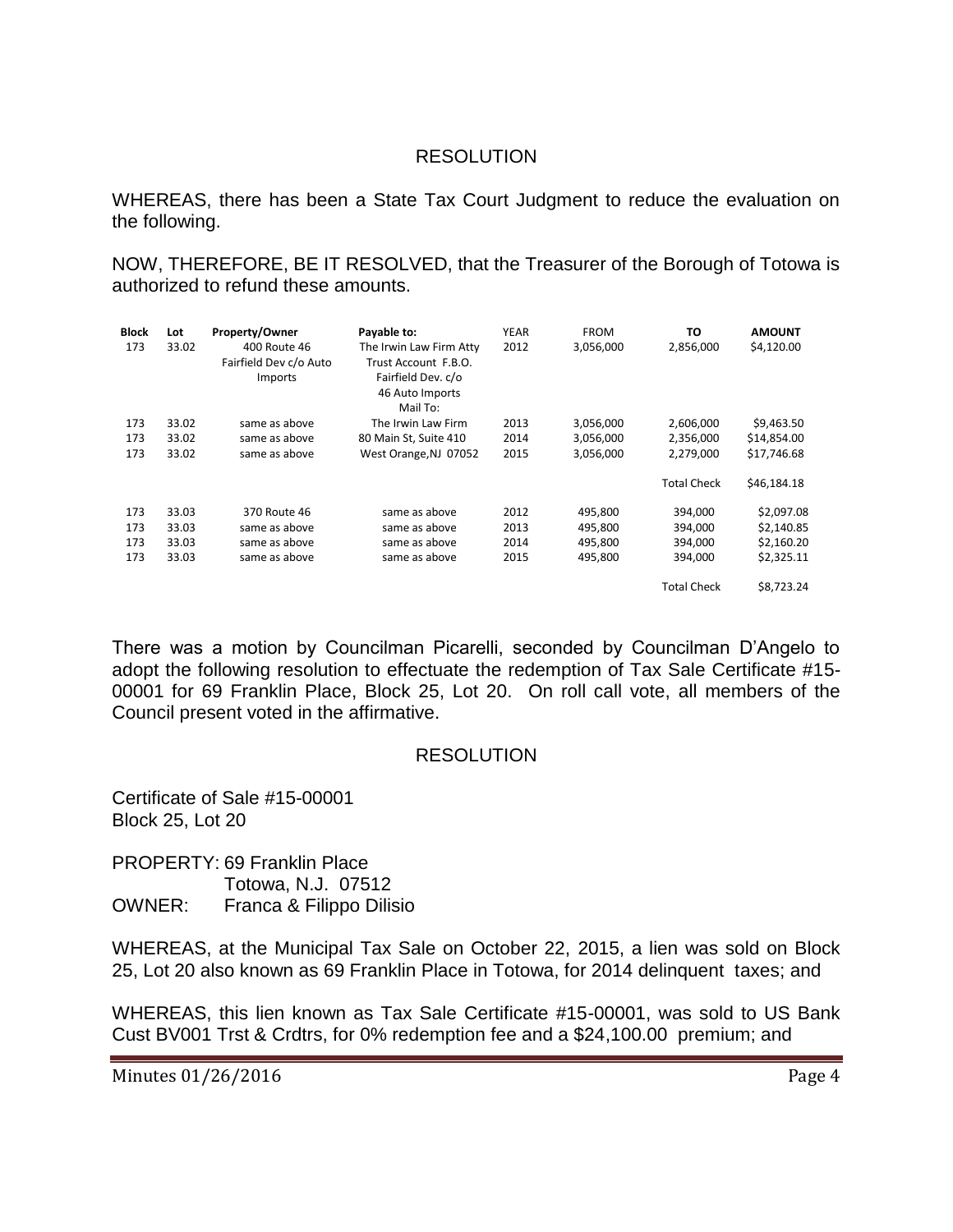WHEREAS, Wells Fargo Home Mortgage now paying on behalf of their clients Franca & Filippo Dilisio, has effected redemption of Certificate #15-00001 in the total amount of \$16,499.52 as of 01/26/16.

NOW, THEREFORE, BE IT RESOLVED, that the Treasurer be authorized to issue a check in the amount of \$16,499.52 payable to "US Bank Cust BV001 Trst & Crdtrs", for the redemption of Tax Sale Certificate #15-00001.

BE IT FURTHER RESOLVED, that the Treasurer be authorized to issue a check in the amount of \$24,100.00 (premium) to the aforementioned Lien Holder.

There was a motion by Councilman Picarelli, seconded by Councilman D'Angelo to adopt the following Resolution Authorizing Emergency Temporary Appropriation. On roll call vote, all members of the Council present voted in the affirmative.

#### RESOLUTION NO. 30-2016

RESOLUTION AUTHORIZING EMERGENCY TEMPORARY APPROPRIATION

WHEREAS, an emergent condition has arisen with respect to current fund appropriations; and

WHEREAS, no adequate provision has been made in the 2016 temporary budget for the aforesaid purpose, and N.J.S.A. 40A:4-20 provides for the creation of an emergency temporary appropriation for the purpose above mentioned; and

WHEREAS, the total emergency temporary resolutions adopted in the year 2016 pursuant to the provisions of Chapter 96, P.L. 1951 (N.J.S.A. 40A:4-20) including this resolution total \$51,092.

NOW, THEREFORE, BE IT RESOLVED, by the Governing Body of the Borough of Totowa (not less than two-thirds of all members affirmatively concurring) that in accordance with the provisions of N.J.S.A. 40A:4-20 that emergency temporary appropriations be made and that said emergency temporary appropriations shall be provided for in full in the 2016 municipal budget so adopted:

| OPERATIONS - EXCLUDED FROM "CAPS"             |          |
|-----------------------------------------------|----------|
| Public and Private Programs Offset by Revenue |          |
| Drunk Driving Enforcement Fund                | \$51,092 |

\$51,092

Minutes 01/26/2016 **Page 5**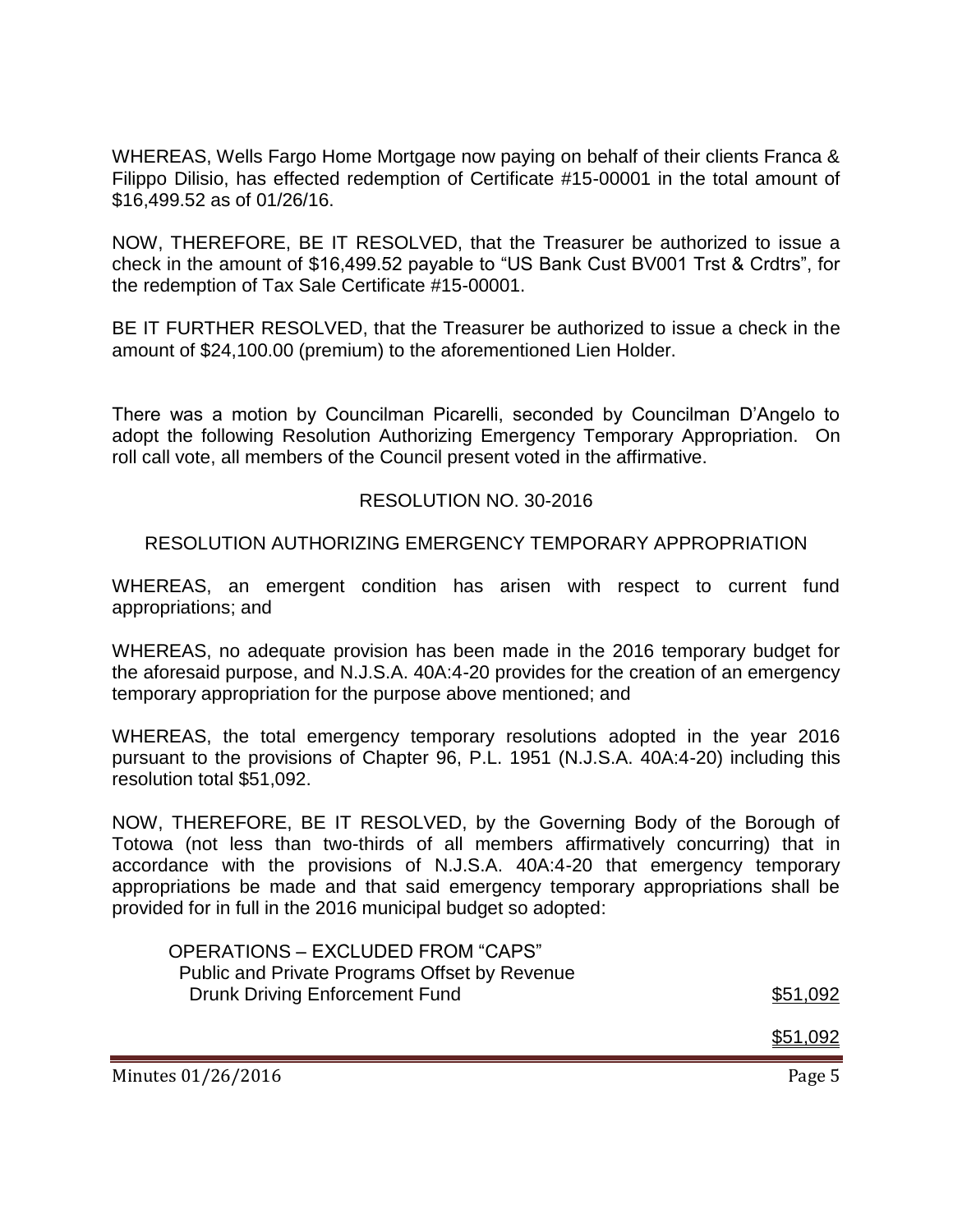# COMMITTEE ON PUBLIC SAFETY:

A retirement letter was received from Police Lieutenant Raymond Keeley, effective March 1, 2016. There was a motion by Councilman Puglise, seconded by Councilwoman Fontanella to accept his retirement. On roll call vote, all members of the Council present voted in the affirmative.

COMMITTEE ON PUBLIC WORKS:

There was a motion by Councilman D'Angelo, seconded by Councilman Puglise to adopt the following Resolution Authorizing Historical Fill Investigation Services For The CDBG-DR Program. On roll call vote, all members of the Council present voted in the affirmative.

# RESOLUTION NO. 31-2016

### RESOLUTION AUTHORIZING HISTORICAL FILL INVESTIGATION SERVICES FOR THE CDBG-DR PROGRAM

WHEREAS, the Borough of Totowa has received a grant from Passaic County as a subgrantee of the State of New Jersey from funding provided by the United States Department of Housing and Urban Development Hurricane Irene Disaster Recovery Program and a grant from the State of New Jersey Department of Environmental Protection Green Acres Program to implement the Community Development Block Grant – Disaster Recovery ("CDBG-DR") Program; and

WHEREAS, more specifically, the Borough of Totowa will use the funds to acquire up to five (5) homes which were damaged by Hurricane Irene and will be demolished and converted to open space for community-wide use in perpetuity; and

WHEREAS, by Resolution No. 117-2015 dated September 22, 2015, the Mayor and Council of the Borough of Totowa awarded a contract to Sadat Associates, Inc., 1545 Lamberton Road, Trenton, New Jersey 08611 to provide Environmental Preliminary Assessments of the various properties in a manner consistent with all regulations; and

WHEREAS, Sadat Associates, Inc. has prepared an Environmental Preliminary Assessment for the property located at 23 Norwood Terrace, Totowa, New Jersey and identified as Block 122, Lot 7 on the official Tax Map of the Borough of Totowa; and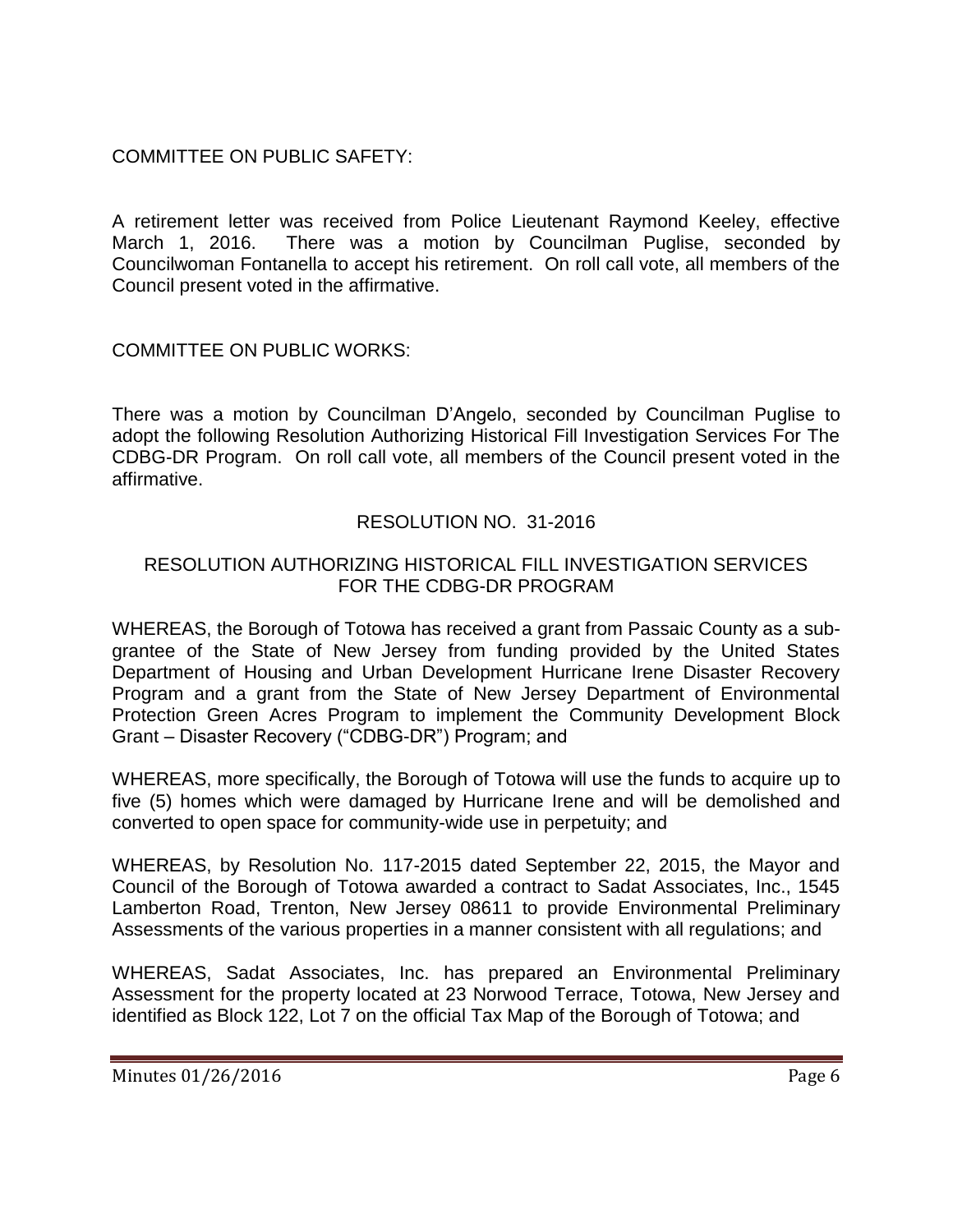WHEREAS, the Assessment identified potential areas of concern and included a recommendation that a Historical Fill Investigation be performed at this site; and

WHEREAS, pursuant to Green Acres regulations, the Borough of Totowa must address the area of concern to the Department's satisfaction before Green Acres can disburse funding; and

WHEREAS, Tetra Tech, Inc., Project Manager for the Borough of Totowa, has solicited proposals from firms licensed to perform Historical Fill Investigations in the State of New Jersey; and

WHEREAS, the lowest proposal was submitted by T.Slack Environmental Services, Inc. ("TSES"), 180 Market Street, Kenilworth, New Jersey 07033 for the lump sum of \$1,500.00, a copy of which is on file in the office of the Borough of Totowa Municipal Clerk; and

WHEREAS, pursuant to the applicable New Jersey State laws, these professional services may be awarded without public bidding.

NOW, THEREFORE, BE IT RESOLVED, that the Mayor and Council of the Borough of Totowa do hereby accept the proposal submitted by T.Slack Environmental Services, Inc. for Historical Fill Investigation Services for the CDBG-DR Program in the amount of \$1,500.00.

BE IT FURTHER RESOLVED, that the Mayor and Council of the Borough of Totowa do hereby authorize T.Slack Environmental Services, Inc. to perform the professional services as set forth in their proposal.

BE IT FURTHER RESOLVED, that the Municipal Council of the Borough of Totowa does hereby authorize the Mayor and Municipal Clerk to execute any and all necessary instruments relating thereto.

COMMITTEE ON ENGINEERING & PUBLIC PROPERTY:

There was a motion by Councilwoman Fontanella, seconded by Councilwoman Andriani to approve Payment Estimate No. 3 in the amount of \$84,601.44 to Envirocon, Inc. for the Municipal Complex Generator Project. On roll call vote, all members of the Council present voted in the affirmative.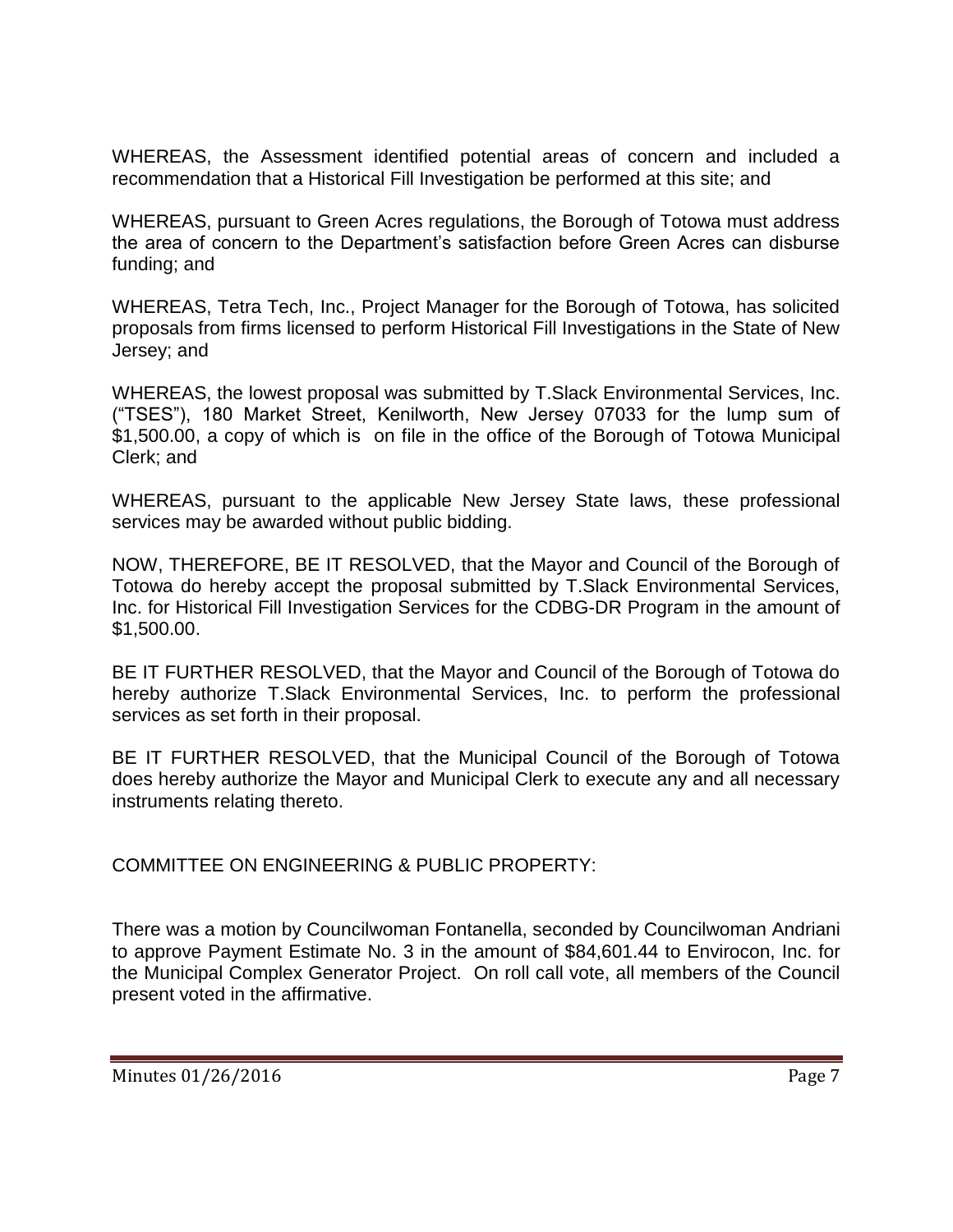There was a motion by Councilwoman Fontanella, seconded by Councilwoman Andriani to adopt the following Resolution Authorizing The Borough Clerk To Set Up A Public Sale/Auction Of Personal Property No Longer Needed For Public Use. On roll call vote, all members of the Council present voted in the affirmative.

## RESOLUTION NO. 32-2016

#### RESOLUTION AUTHORIZING THE BOROUGH CLERK TO SET UP A PUBLIC SALE/AUCTION OF PERSONAL PROPERTY NO LONGER NEEDED FOR PUBLIC USE

WHEREAS, N.J.S.A. 40A:11-36 provides for the Manner and Method of Sale or Other Disposition of Personal Property; and

WHEREAS, the Mayor and Council of the Borough of Totowa may by resolution authorize the sale of its personal property not needed for public use; and

WHEREAS, the Mayor and Council of the Borough of Totowa have at this time determined that there are various vehicles and/or equipment of different make and model that are no longer needed for public use; and

WHEREAS, it is in the best interest of the taxpayers of the Borough of Totowa that the Mayor and Council dispose of these motor vehicles at public sale/auction to the highest bidder.

NOW, THEREFORE, BE IT RESOLVED, that the Mayor and Council of the Borough of Totowa do hereby authorize the Borough Clerk to set up a public sale/auction for personal property no longer needed for public use.

COMMITTEE ON LIAISON & INSPECTION:

There was no report.